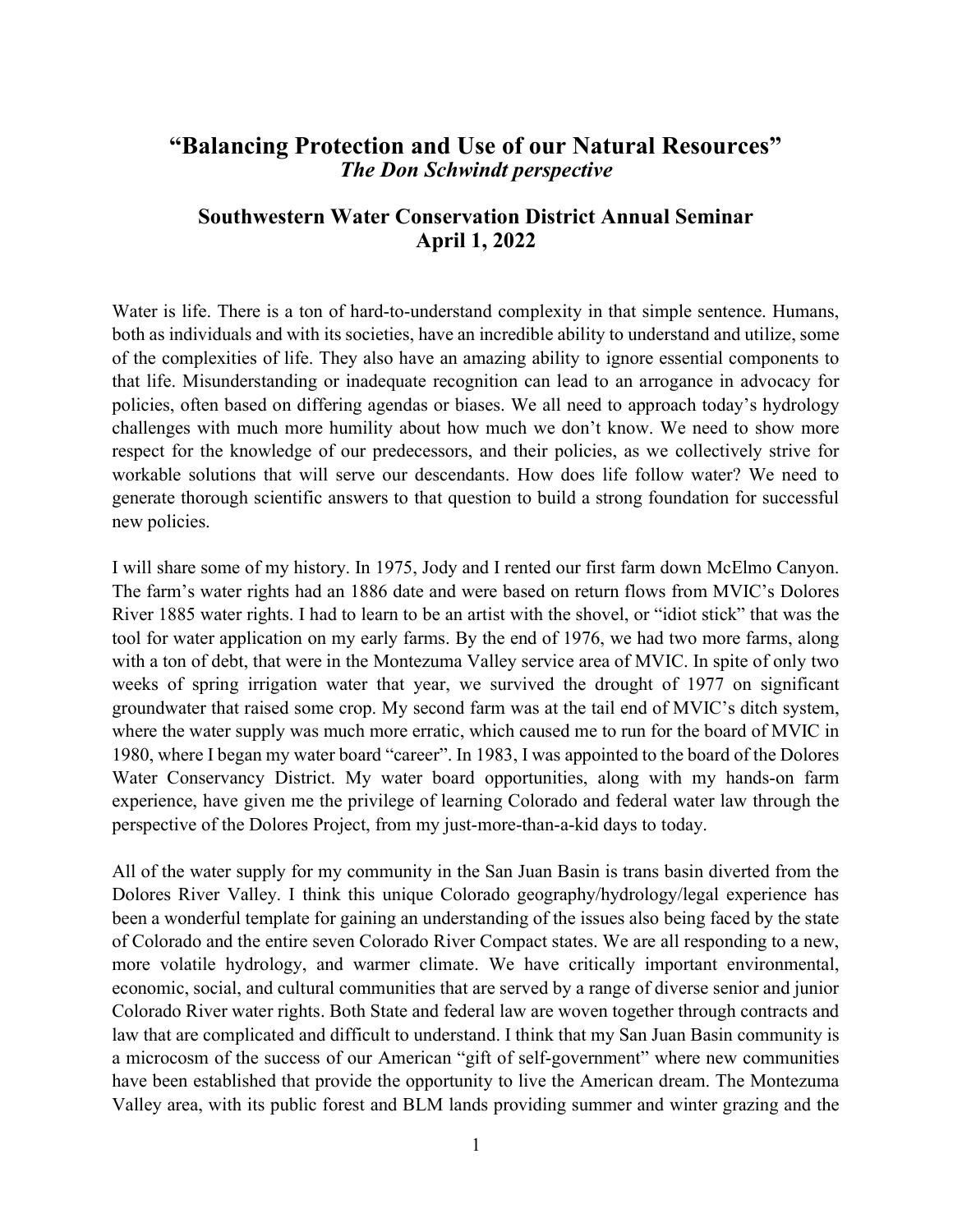irrigated country providing a home base, still allows first generation ag producers to get established, something rare in today's world. As we struggle to meet the challenges that our current hydrology is bringing, we have to design a path forward that will retain the tremendous success that irrigation water has brought to the Montezuma Valley. We have a good set of legal and science-based tools to work with. But we are going to have to bring a new, more realistic mindset, to our collective problem solving.

The Dolores Project was the last traditional BOR project to be constructed. But it was more than that. Early in my career, I viewed it as a wonderful example of a new, transitional project that could serve as the model for the continued water development that many of our growing western communities would need. The Project provided a late season supplemental water supply to the senior rights that had been used by MVIC and its predecessors for one hundred years. It also doubled the irrigated acreage in our community utilizing as sophisticated irrigation technology as any place in the West. The new acreage expanded into the dryland farm country north of the MVIC area and also, importantly, expanded south to the UMUT reservation to create a thriving tribal farm with "wet water" in lieu of a "reserved paper water right". NEPA compliance also resulted in the second largest beneficiary of new project storage supply going back into the Lower Dolores River below McPhee to recreate a year-round flow, instead of the 100-year-old dry summer river when MVIC was diverting almost all of the Dolores River flows.

McPhee Dam was the first project feature to be constructed. Its immediate beneficiary was the downstream river users while infrastructure construction for Project supply delivery continued for another two decades. The rafting releases were able to expand beyond the BOR's long term planning expectation. Additional NEPA process resulted in changing the BOR's planned flow regime to a new environmentally managed pool supply. Unrealistic expectations for both of those uses became wired into the public and remain today. The rafting community established 800cfs per day as their minimum requirement. But the reality is that only 14 days' supply for that water demand equals the entire years allocation to the Ute Tribal farm. Early efforts by Colorado Division of Wildlife to describe the water needed for the downstream fishery beyond rafting releases as equaling nearly 90% of the entire available Dolores Project water supply! The Dolores River just can't provide that much water downstream from McPhee. Those water demand expectations are even more unrealistic when looked at through the reality of the last two decades water supply. Colorado's state constitution established the right to take water from where it was found and put it to use where it was needed. The early Montezuma Valley residents did that with Dolores River water. A fair analysis of environmental uses in the San Juan Basin compared to the Dolores Basin uses of the same water has to be part of our collective discussions. The McElmo basin provides new successful habitat for native fish and terrestrial fauna.

The last two decades of hydrology have demonstrated the need for all parties to accept the reality of learning to manage a new, more volatile and potentially permanently reduced, water supply than was contemplated with the junior rights that the Dolores Project relies upon. We cannot survive continuing to pretend that the Dolores River has the ability to meet all the articulated demands. We all have to come together and prioritize the water uses to match with available water supply.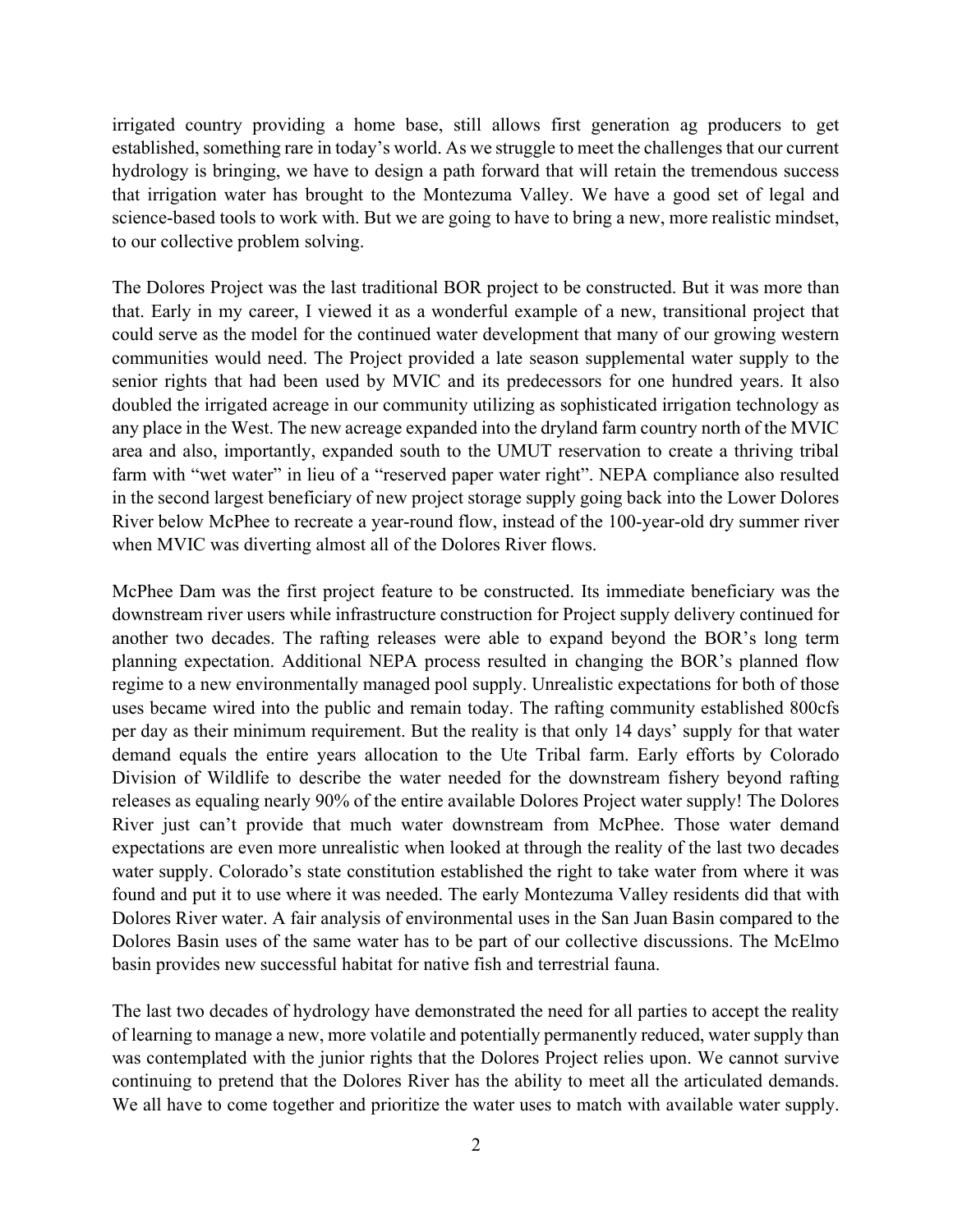We need to bring a new mindset to our prioritization discussions. My history with the Project, and the complicated laws and contracts that it operates under, give me some ideas about what should be priorities moving forward. The Family Farm Alliance has generated some policy positions that are valuable and applicable to my community as well.

Next, I want to share some perspectives from the three irrigation beneficiaries of the Dolores Project. My MVIC farming view is strongly positive. MVIC's senior rights have provided my farm with good cash flow even through the poor water years. That is the beauty of prior appropriation. The minimal project water supply available in 2021 was described as "challenging," by one junior Project user. In spite of that terrible lack of water, the message I get from both the full-service country and from the UMUT tribal farm is that they are resilient. They are determined to find a positive path forward. I think that the senior and junior rights can find constructive ways to work together for the benefit of our entire community. We all have shared in the wonderful success of the Project that truly was the dream of MVIC's first predecessors. Irrigated agriculture from the Dolores River has brought life to a dry valley, with not just food production and its economic benefits, but critically important environments for wildlife and other cultural benefits associated with the new irrigated ecosystem. There is no better place in the state to compare the benefits that came with surface irrigation to what is supplied by more efficient water delivery systems. We have them side-by-side being served by senior and junior Colorado water rights. Both systems bring their unique set of critical values. We need to maintain those values.

Here are some words from Family Farm Alliance policy: "Agricultural production in" our San Juan Basin community "is part of an irreplaceable national resource that is vital to U.S. food security, the ecosystem, and overall drought resilience. It must be protected by ensuring water remains on-farm. The severe drought has led to a troubling narrative in some media coverage that seems to imply the current conditions warrant taking water from farmers to make more available for cities and the environment. This narrative ignores the value of ag water use and the interdependence between irrigation, wildlife habitat, and emergency drinking water supplies. These calculations also ignore environmental instream flows and the critical groundwater storage benefits that result from agricultural water use. Removing water from farms and ranches will have unintended ecosystem and societal impacts."

In summary: our expected more volatile hydrology is going to require new flexible solutions in order to continue the success that has already been developed with current water rights. We cannot look to agriculture as the reservoir for other uses. We have to prioritize all water that is used for environmental purposes, both upstream of McPhee, and including the San Juan Basin environment. We have to explore all potential "augmentation" water supplies, first by aggressively putting forest health water back into the system. We need to strategically utilize groundwater storage opportunities. Mother Nature uses a longer planning horizon than we do, which makes her more adaptable than us; we need to learn to manage to her long-term actions. We need to find a way to avoid more "challenging" 2021 type years and find ways to store the high side of the more volatile expected hydrology. The Dolores River does not have spare water to send to Lake Powell to enable